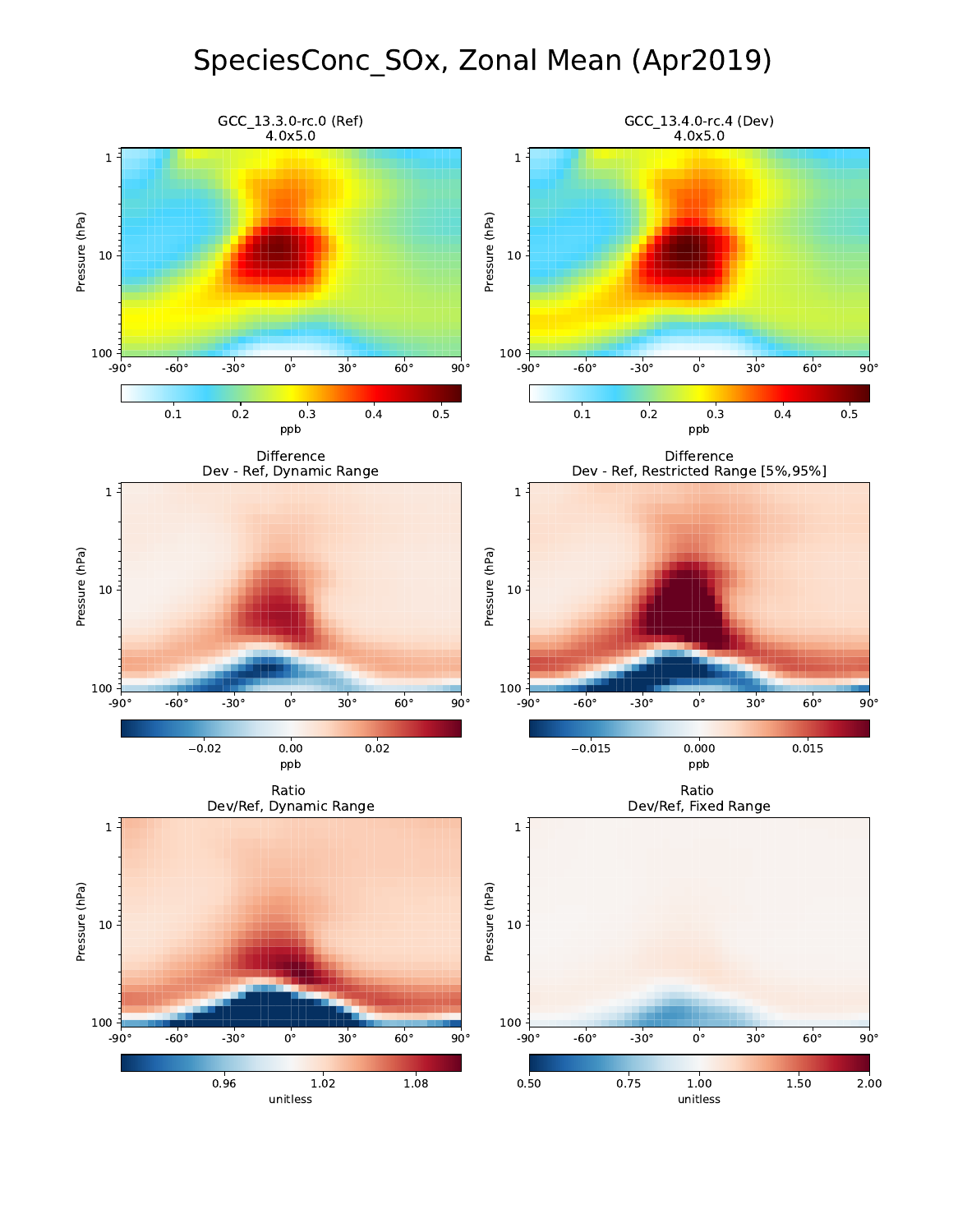#### SpeciesConc\_DMS, Zonal Mean (Apr2019)

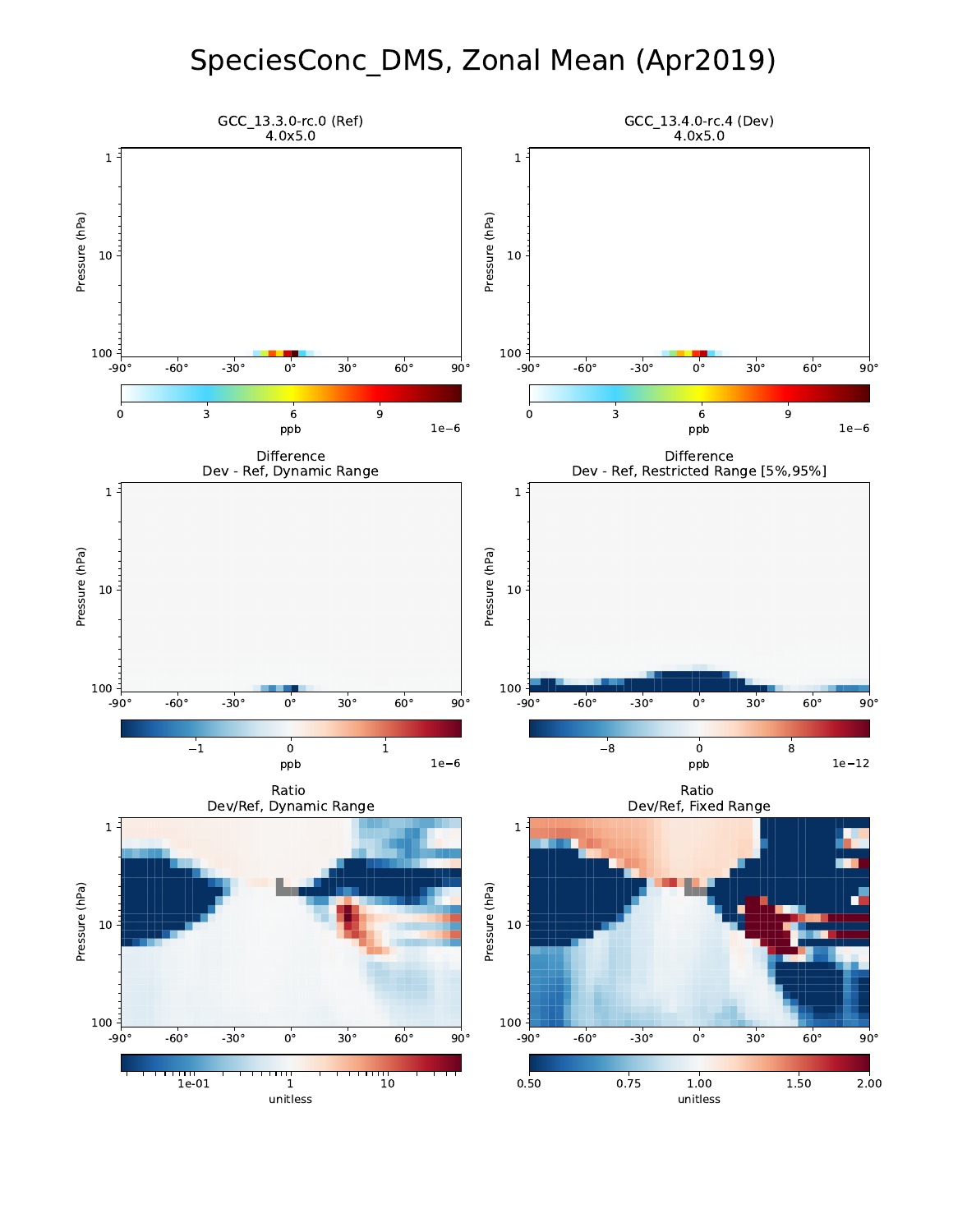#### SpeciesConc\_HMS, Zonal Mean (Apr2019)

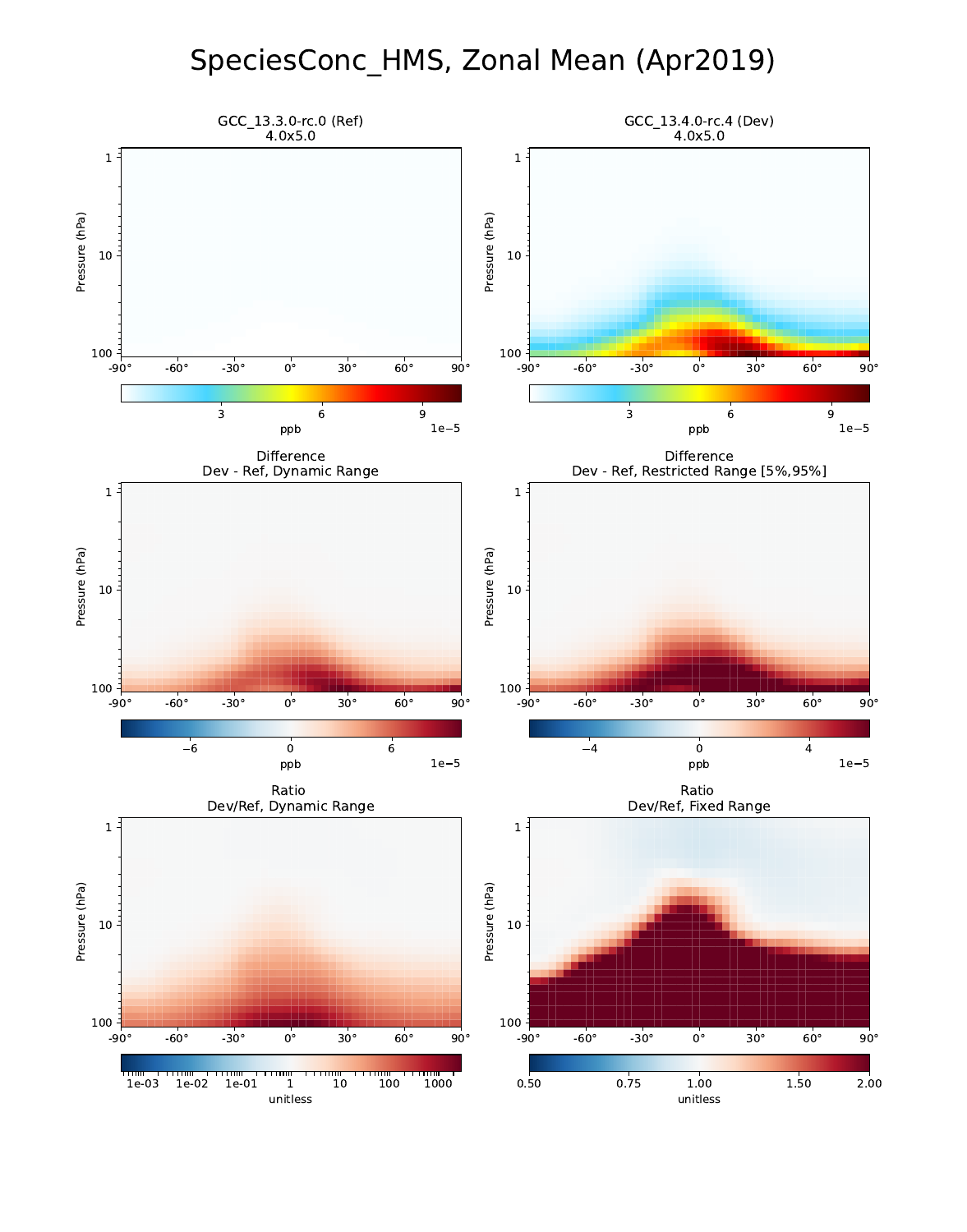#### SpeciesConc\_MSA, Zonal Mean (Apr2019)

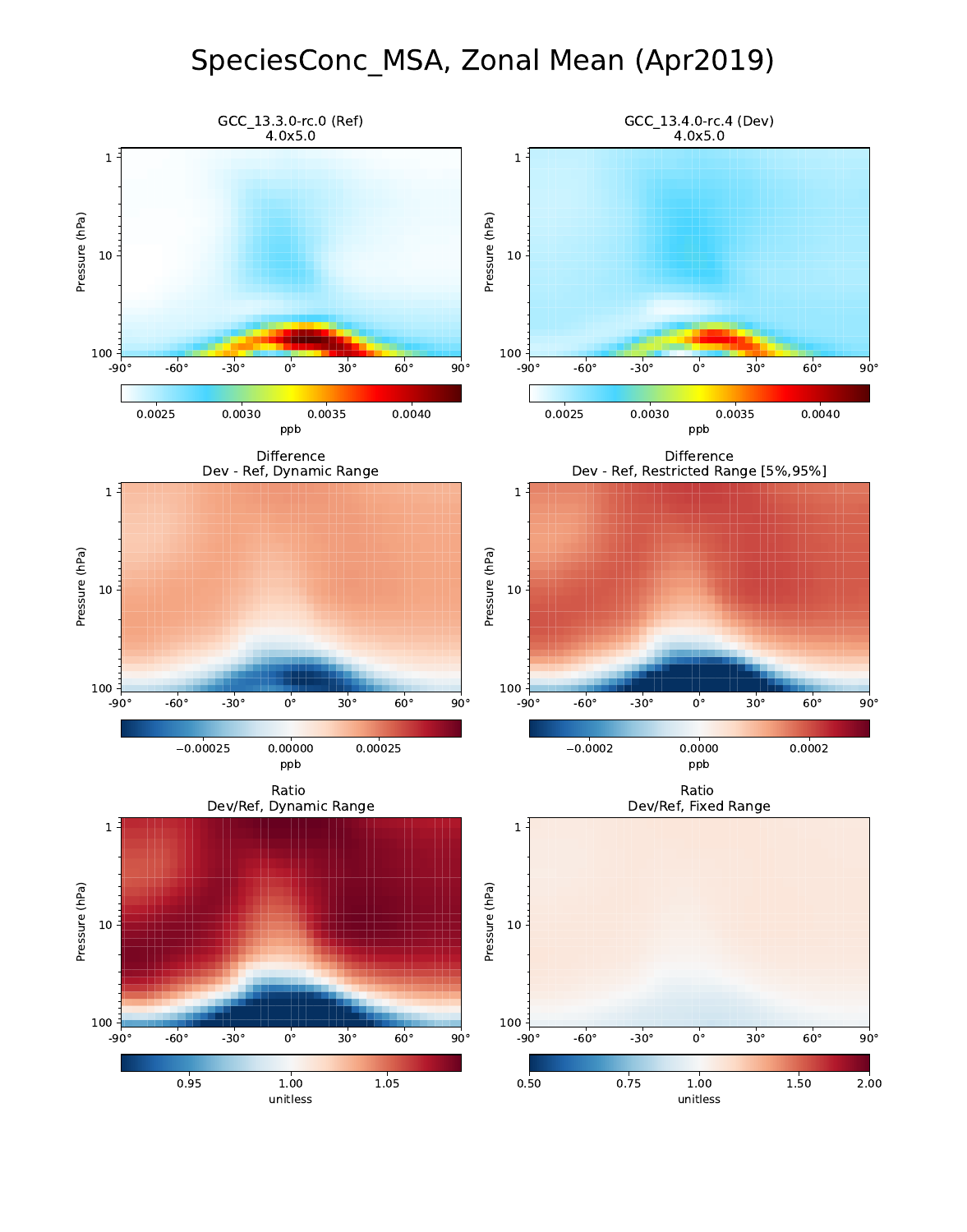## SpeciesConc\_OCS, Zonal Mean (Apr2019)

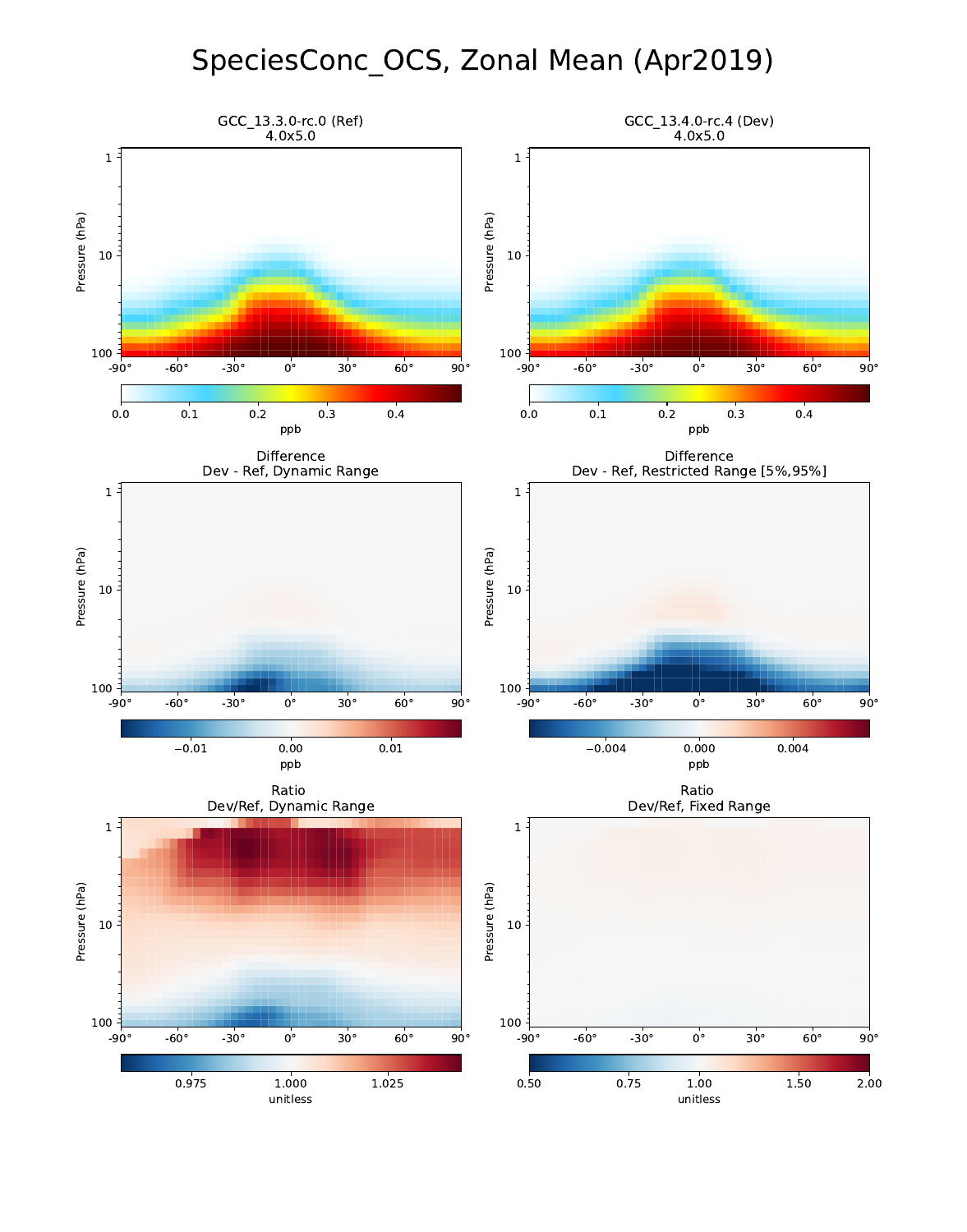### SpeciesConc\_SO2, Zonal Mean (Apr2019)